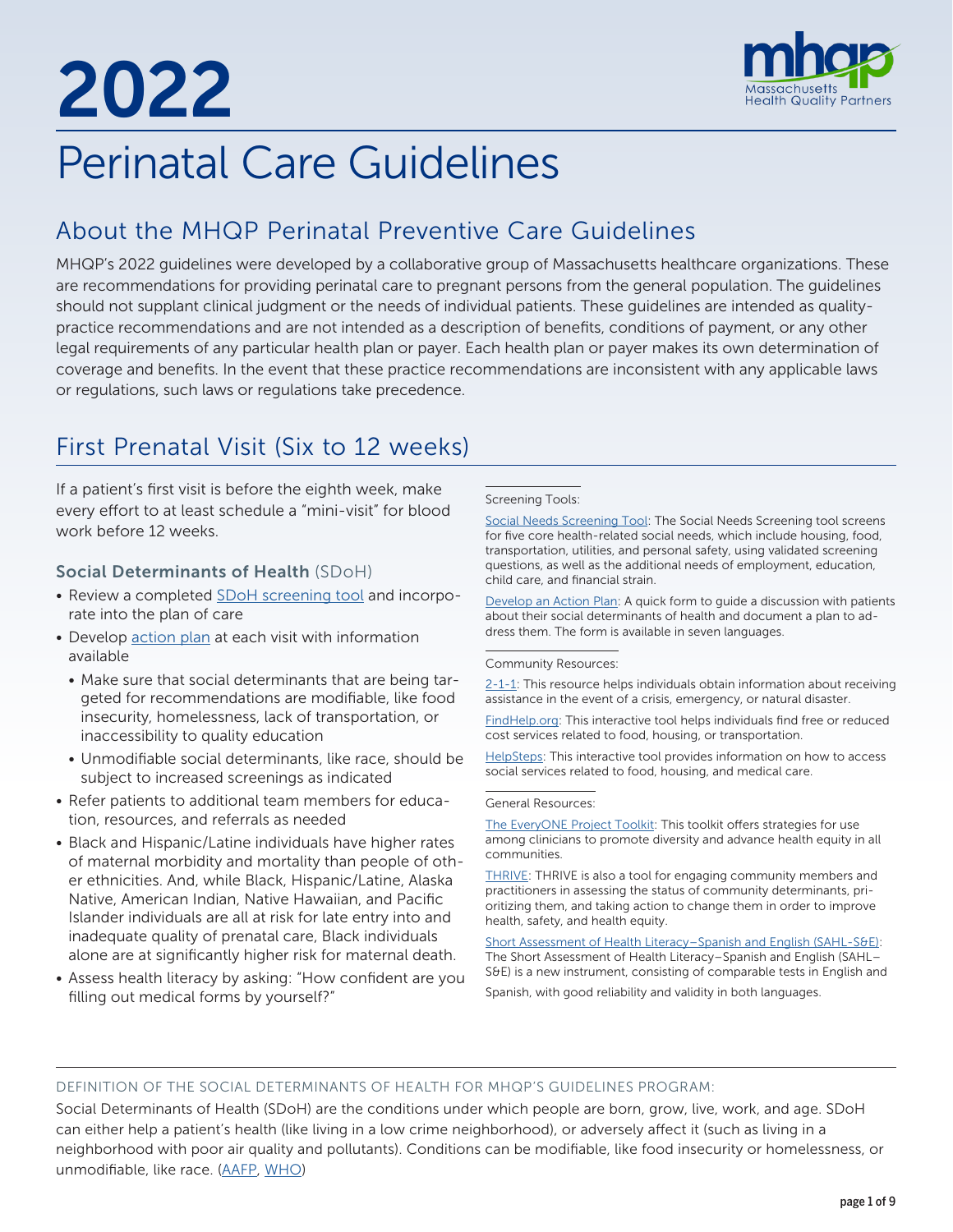

# Initial Medical History

- Review last menstrual period and estimated delivery date
- Ask about and record race, ethnicity, country of origin, primary language, marital/committed relationship status, education, employment status, and occupation
- Discuss current and past health problems/treatments, past pregnancies and previous delivery experiences, medication allergies, surgical history, family history, genetic history, sexually transmitted infections, HIV, and gynecological conditions
- Review current and past alcohol use, cigarette and/or nicotine use (e.g. gum, patch, e-cigarettes), marijuana use, opioid use, caffeine use, and illicit drug use
- Discuss the use of medications, supplements, and complementary remedies
- Discuss any history of past mental illness or postpartum depression, including any medication taken or treatments received
- Discuss additional topics such as environmental exposures (smoke, seafood, chemicals, etc), recent travel, exercise routine, hobbies, and household pets, along with dietary habits and/or restrictions
- Ask people with obesity or a BMI ≥ 30 about snoring, excessive daytime sleepiness, or witnessed apneas. If symptoms are present, refer patient for sleep evaluation

#### Resources:

[Massachusetts Child Psychiatry Access Project for Moms](https://www.mcpapformoms.org/): MCPAP for Moms promotes maternal and child health by building the capacity of providers serving pregnant and postpartum women and their children up to one year after delivery to effectively prevent, identify, and manage mental health and substance use concerns.

[EPDS:](https://psychology-tools.com/epds/) The 10-question Edinburgh Postnatal Depression Scale (EPDS) is a screening tool to identify patients at risk for postnatal depression.

# Psychosocial Assessment

Discuss the patient's ability to provide care for a child and self-care by asking about the following topics. Consider a behavioral health referral or other follow-up if warranted.

# WELL-BEING AND SAFETY

- Do you have any concerns that prevent you from keeping your health care appointments?
- Do you or does any member of your household go to bed hungry?
- Do you have family/friends who can provide help and support during your pregnancy and after your baby is born?
- How many times have you moved in the past 12 months?
- How do you rate your current stress level?
- If you could change the timing of this pregnancy would you want it earlier, later, not at all, or no change?
- Are there any barriers for you to be able to care for yourself and your baby (homelessness, financial concerns, etc.)?
- Have you ever been hurt or threatened by your partner, or anyone else (e.g., ex-partner, other family member)?
- Do you ever feel afraid, controlled, or isolated by your partner or anyone else?

#### Resource:

[Domestic Violence Programs](https://www.mass.gov/service-details/domestic-violence-programs-for-survivors): This webpage connects survivors of abuse with transitional living programs in Massachusetts.

# DEPRESSION

- Administer the EPDS or other validated screening tool to screen for maternal depression
- Provide or refer pregnant persons who are at increased risk of perinatal depression to counseling interventions

# RISK FACTORS

Patients may be more likely to develop depression if they:

- Are between 13-19 years of age.
- Are Black, Asian, or Hispanic/Latine
- Have a family history of depression
- Have a personal history of depression, anxiety, severe premenstrual syndrome (PMS)
- Have a personal history of prior life stressors, reduced social support, sexual violence, poor partner relationship, or smoking

#### Resources:

[EPDS:](https://www.fresno.ucsf.edu/pediatrics/downloads/edinburghscale.pdf) The 10-question Edinburgh Postnatal Depression Scale (EPDS) is a screening tool to identify patients at risk for postnatal depression.

[PHQ-2:](https://cde.drugabuse.gov/sites/nida_cde/files/PatientHealthQuestionnaire-2_v1.0_2014Jul2.pdf) This quick, 2 question tool screens for depression and other mental health disorders in adolescents.

[PHQ-9](https://www.phqscreeners.com/images/sites/g/files/g10060481/f/201412/PHQ-9_English.pdf): This 9 question screening tool is used to screen for Major Depressive Disorder and other depressive disorders.

[Massachusetts Child Psychiatry Access Project for Moms](https://www.mcpapformoms.org/): MCPAP for Moms promotes maternal and child health by building the capacity of providers serving pregnant and postpartum women and their children up to one year after delivery to effectively prevent, identify, and manage mental health and substance use concerns.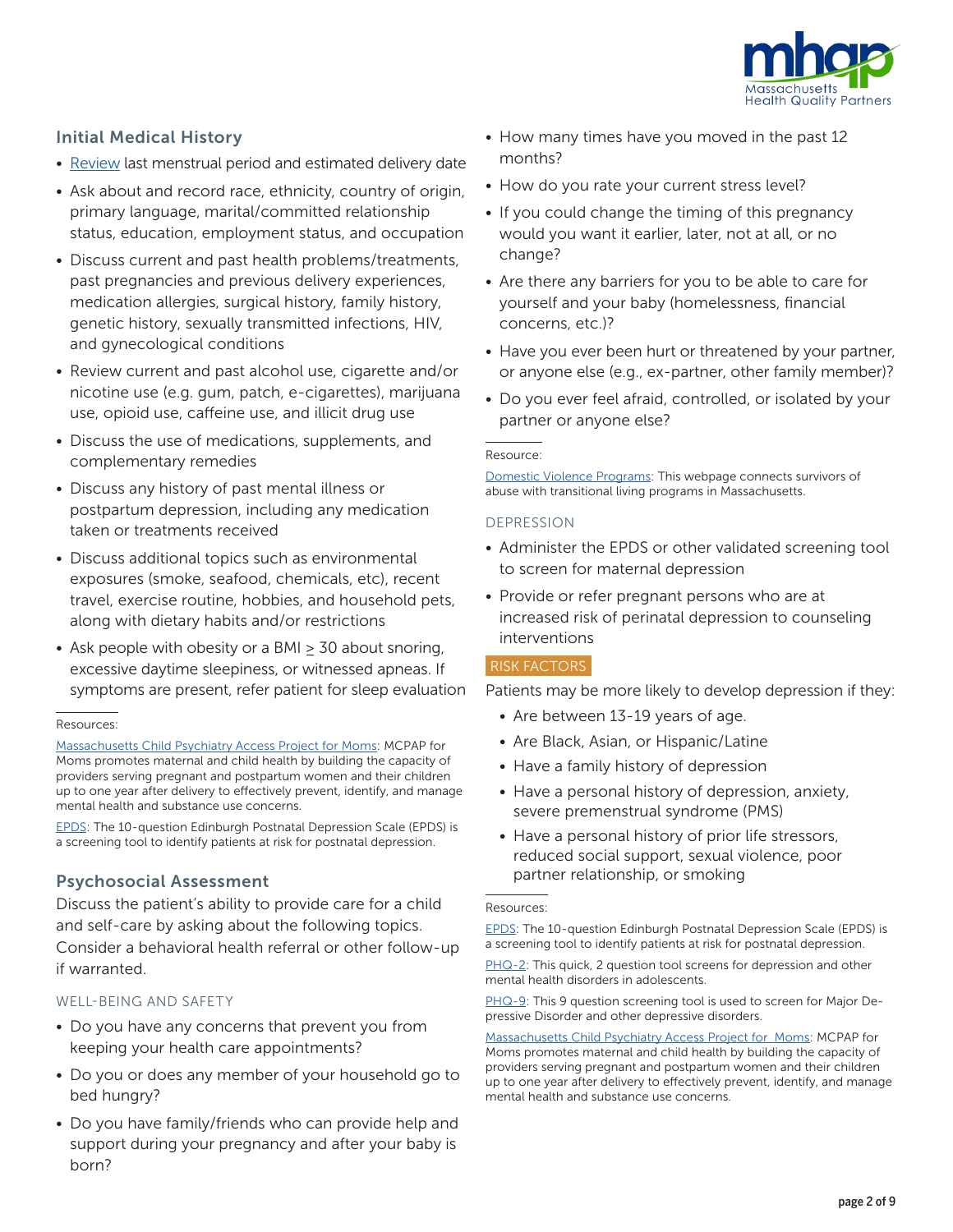

#### ALCOHOL AND DRUG USE

- Do you currently drink or use any drugs?
- Did either of your parents have a problem with alcohol/drug use?
- Does your partner have a problem with alcohol/drug use?
- Before you knew you were pregnant, did you drink any beer, wine, or liquor, or use any drugs?
- In the past month, did you drink any beer, wine, or liquor, or use drugs?

#### Resources:

[Massachusetts Substance Abuse Information and Education Helpline](https://helplinema.org/): The Helpline is a statewide, public resource for finding substance use treatment, recovery, and problem gambling services.

[Massachusetts Child Psychiatry Access Project for Moms](https://www.mcpapformoms.org/): MCPAP for Moms promotes maternal and child health by building the capacity of providers serving pregnant and postpartum women and their children up to one year after delivery to effectively prevent, identify, and manage mental health and substance use concerns.

[Massachusetts Substance Abuse Treatment Centers](http://drugabuse.com/usa/drug-abuse/massachusetts/): This webpage lists substance abuse treatment centers in Massachusetts.

# Physical Examination

Perform complete physical exam, including blood pressure, height, and weight with calculation of body mass index (BMI); and breast, heart and lung, abdominal, and pelvic examinations.

• Note that the BMI should be used in conjunction with other clinical assessments before making a diagnosis of obesity and overweight. The correlation between BMI and percentage body fat is fairly strong; however, two people with the same BMI may have different percentages of body fat based on differences in skeletal and muscle mass.

# Immunizations

• Check immunizations status (e.g., COVID, MMR, Tdap, Varicella (or history of disease), Hepatitis A, Hepatitis B)

Resources:

[Immunizations and Pregnancy:](https://www.cdc.gov/vaccines/pregnancy/index.html?CDC_AA_refVal=https%3A%2F%2Fwww.cdc.gov%2Fvaccines%2Fpregnancy%2Fpregnant-women%2Findex.html) This webpage gives women information about vaccinations before, during, and after pregnancy.

[Guidelines for Vaccinating Pregnant Women:](https://www.cdc.gov/vaccines/pregnancy/hcp/guidelines.html) These guidelines provide general recommendations for vaccinating a pregnant women with certain vaccines.

# Laboratory Evaluation and Additional Testing

The following tests should be completed:

- Hemoglobin/hematocrit
- Hemoglobin electrophoresis (at-risk populations)
- Blood type and antibody screen
- Rubella (if immunity not previously documented)
- Syphilis
- Hepatitis B surface antigen
- HIV
	- Repeat HIV testing in the third trimester, preferably before 36 weeks of gestation for pregnant people with initial negative HIV antibody tests who are known to be at high risk of acquiring HIV infection
- Genetic testing, as discussed by provider and patient
- Urine culture (12 to 16 weeks or at the first prenatal visit)
- Urine dipstick for protein and glucose determination, as indicated
- Pap smear for cervical cancer if due for screening
- Test for chlamydia and gonorrhea, as indicated
	- $\bullet$  Note ACOG recommends universal testing for chlamydia, with re-testing later in pregnancy for those <25 years or at high risk
- TB test for at-risk populations (may delay until 15 to 20 weeks)
- Offer 1 ultrasound, as indicated, between 10-12 weeks to establish due date and viability
- Consider glucose tolerance screen for patients at high risk for gestational diabetes (obesity or BMI > 30, known impaired glucose metabolism, or prior history of gestational diabetes)

# Genetic Counseling, Screening, and Testing

- Discuss the benefits and risks of screening and diagnostic tests for genetic and structural abnormalities
- Review risk factors that may influence the likelihood of genetic abnormalities (e.g., maternal age, family history)
- Discuss testing as appropriate for patient's ethnicity and family history (e.g. Tay-Sachs for Ashkenazi Jewish, Cajun or French Canadian descent; Canavan's disease and familial dysautonomia for Ashkenazi Jewish descent; hemoglobin electrophoresis for Asian, African, Caribbean or Mediterranean descent)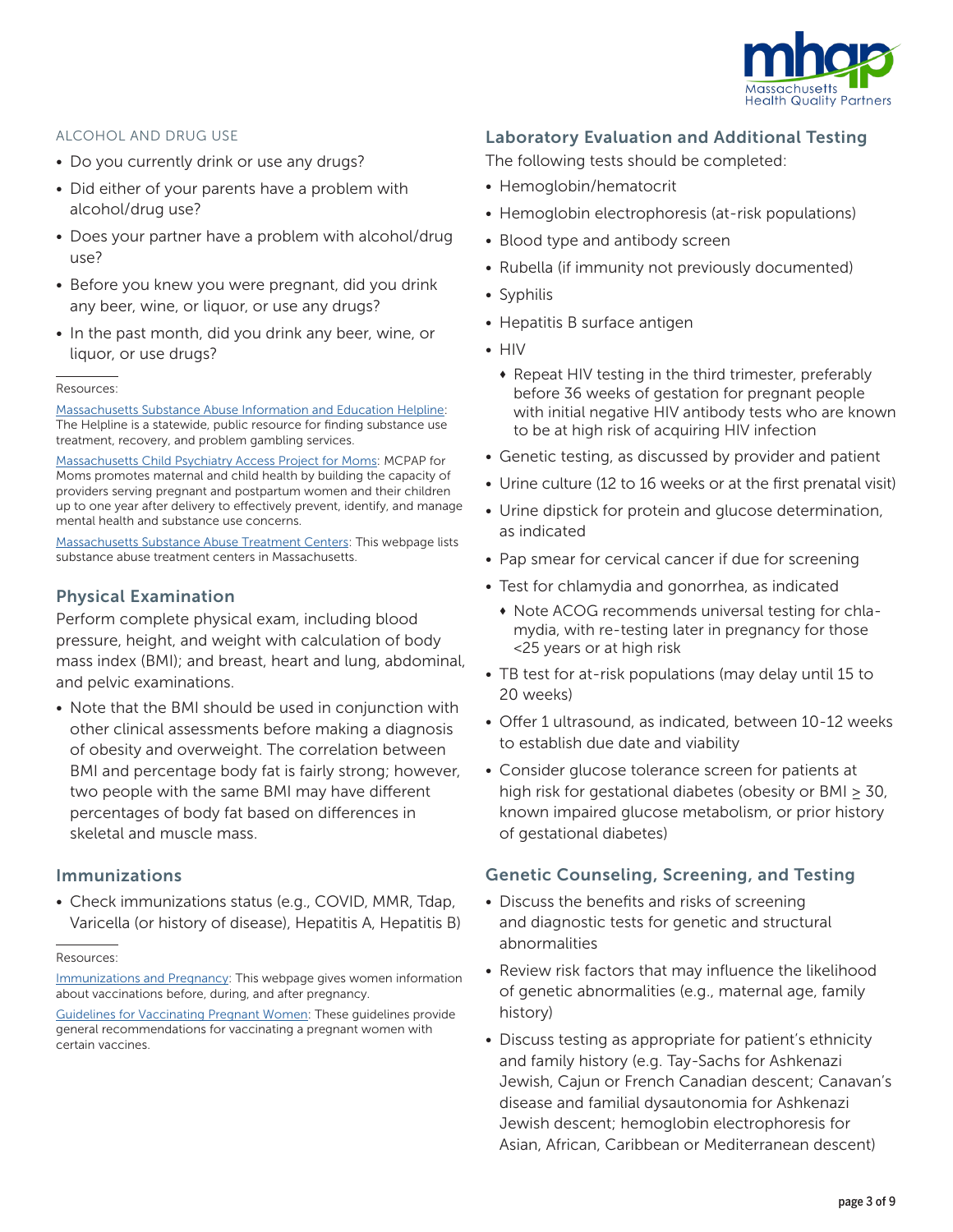

- Offer testing for cystic fibrosis with discussion of sensitivity of the test in different populations
- Offer information on aneuploidy screening and neural tube defect screening
- Document all testing discussions, decisions, and results; do not repeat screening for heritable conditions if individual has been screened previously
- Discuss plan for support and advocacy for patient during labor and delivery, including partner(s), family members, friends, or doulas

# Preeclampsia

- Recommend the use of low-dose aspirin (81 mg/dl) as preventive medication after 12 weeks of gestation for those who are at high risk for preeclampsia
- Consider the use of low-dose aspirin (81 mg/d) for those with more than one moderate risk factor

# RISK FACTORS

Patients may be at high risk for developing preeclampsia if they:

• Have a personal history of previous preeclampsia, chronic hypertension, chronic renal disease, multifetal pregnancy, type 1 or type 2 diabetes mellitus, and/or autoimmune disease

Patients may be at moderate risk for developing preeclampsia if they:

- Are age 35 or older
- Are Black
- Have a mother or sister with a history of preeclampsia
- Are experiencing their first pregnancy, and/or are obese or have a BMI of 30 or higher
- Have a personal history of giving birth to a low birth weight/small for gestational age baby, had previous adverse pregnancy outcomes, or it has been 10 years or more since giving birth

# General Counseling/Discussion

## SDOH

• Review perinatal visit schedule and ask if there are any potential barriers to accessing care

# NUTRITION, WEIGHT, AND SELF CARE

- Counsel on [proper nutrition,](https://www.acog.org/womens-health/faqs/nutrition-during-pregnancy?utm_source=redirect&utm_medium=web&utm_campaign=otn) and weight management (review gestational weight-gain goal, based on patient's BMI). Note that the USPSTF recommends that clinicians offer pregnant persons effective behavioral counseling interventions aimed at promoting healthy weight gain and preventing excess gestational weight gain in pregnancy.
- Refer to [SNAP,](https://www.mass.gov/snap-benefits-formerly-food-stamps) [WIC](https://www.mass.gov/wic-information-for-participants) or other food assistance as indicated
- Recommend 30 minutes of moderate activity per day
- Recommend the use of folic acid (0.4 to 0.8 mg) daily supplements
- Discuss the use of iron supplements
- Discuss foods to avoid or limit during pregnancy
- Ask about [oral health status.](https://www.mchoralhealth.org/) If last dental visit took place more than six months prior, or if any issues are identified, advise to schedule an appointment with a dentist
- Review personal care and hygiene with attention to specific cultural/ethnic practices

# SMOKING AND DRUG USE

- Recommend not using tobacco, nicotine, marijuana, alcohol, other drugs, and limiting exposure to secondhand smoke
- Discuss lung illnesses associated with use of vaping products and urge patients who vape to stop
- Review the use of any medications or treatments (prescribed, over-the-counter, herbal/dietary supplements, alternative), and the need to discuss with a clinician before starting any regimen

## STIS

- Review risk factors for sexually transmitted infections
- Discuss HIV prevention for mother and baby
- Use [shared decision making](https://jamanetwork.com/journals/jama/fullarticle/2735509) for pregnant patients who are considering starting or continuing PrEP during pregnancy

Preeclamspia Resource:

[Low-Dose Aspirin Use for the Prevention of Morbidity and Mortality](https://www.uspreventiveservicestaskforce.org/uspstf/document/RecommendationStatementFinal/low-dose-aspirin-use-for-the-prevention-of-morbidity-and-mortality-from-preeclampsia-preventive-medication)  [from Preeclampsia](https://www.uspreventiveservicestaskforce.org/uspstf/document/RecommendationStatementFinal/low-dose-aspirin-use-for-the-prevention-of-morbidity-and-mortality-from-preeclampsia-preventive-medication): This resource provides information for risk factors for preeclampsia, and suggests medication to prevent morbidity and mortality.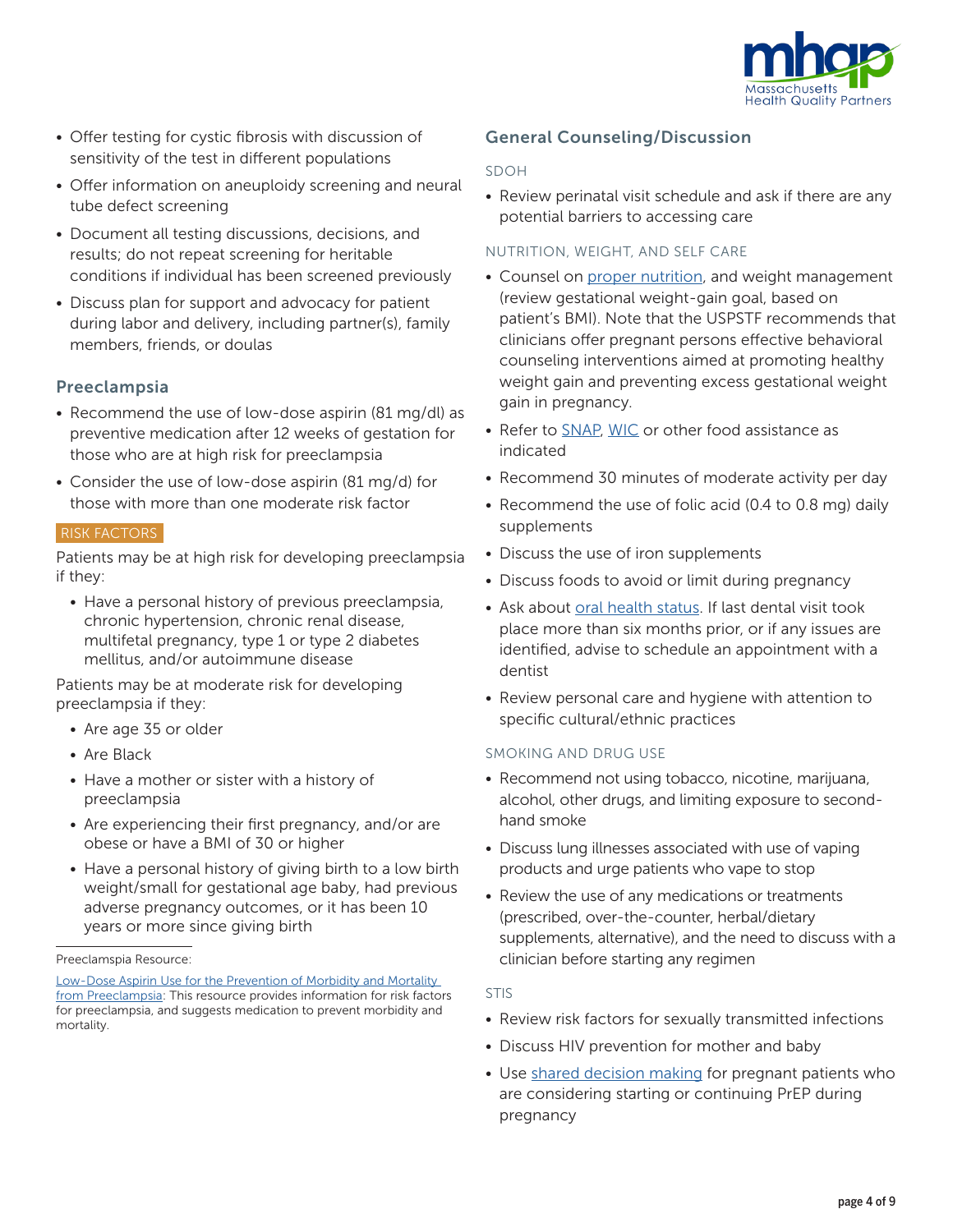

# OTHER INFECTIONS

- Counsel patients about the potential increased risk of severe illness associated with COVID-19 infection during pregnancy
- Recommend COVID-19 vaccination if unvaccinated
- Emphasize the importance of taking precautions to prevent infection with COVID-19 when counseling pregnant patients and their families including vaccination, with particular attention to advocating for protection measures for individuals with increased risk of exposure and infection due to occupation

#### GENERAL SAFETY

• Counsel to avoid activities with high risk of falling or abdominal trauma

# At Each Subsequent Prenatal Visit

- Record gestational age; assess well-being of mother and fetus; review presence of any pain, nausea, or depression; and ask patient about stress level/ emotional well-being
- Check urine protein in patients at risk for preeclampsia
- Perform physical exam, including blood pressure and weight
- Stress the continued use of seat belts during pregnancy
- Counsel on environmental/occupational exposure, such as contact with cat feces, high temperatures (saunas/hot tubs, etc.), second-hand smoke

#### EDUCATION ABOUT BABY

- Recommend breastfeeding as the best feeding method for most infants for the first 6 months of life
- Discuss registering for childbirth, breastfeeding, and infant [CPR](http://www.redcross.org/take-a-class/cpr) classes
- Suggest registering for [Text4Baby](https://www.text4baby.org/), a free text- messaging service for pregnant patients and new parents
- Listen for fetal heart tones, check and record uterine size, check fetal position, and perform cervical exam, as indicated
- Beginning at 20 weeks (or when fetal movement is first noted), ask about fetal movements, contractions, bleeding, and leaking fluid

# 15 to 35 Weeks

## Immunizations

- Administer Tdap vaccine during each pregnancy between 27 and 36 weeks
- Recommend flu vaccine to patients who will be pregnant during flu season, regardless of stage of pregnancy
- Recommend COVID-19 vaccine if not already fully vaccinated, stressing advantage of giving antibodies to baby

# Laboratory and Additional Testing

- Revisit results from genetic screenings (if performed), and discuss the benefits and risks of any recommended follow-up tests
- Offer 1 ultrasound between 18-22 weeks to screen for fetal growth, placenta location, umbilical cord vessels,

and baby's general health and anatomy, including neural tube defects. Limit additional ultrasounds to those considered high risk or who have a suspected fetal abnormality

- Offer maternal serum AFP for neural tube defect screening if high quality second trimester ultrasound is not available
- Perform TB testing in at-risk populations (if not done previously) with follow-up, as indicated
- HIV test in third trimester in patients at high risk or not previously tested

#### TB RISK FACTORS

Patients may be more likely to be infected with tuberculosis if they:

• Are Black, Asian, Native Hawaiian, Pacific Islander, and/or Hispanic/Latine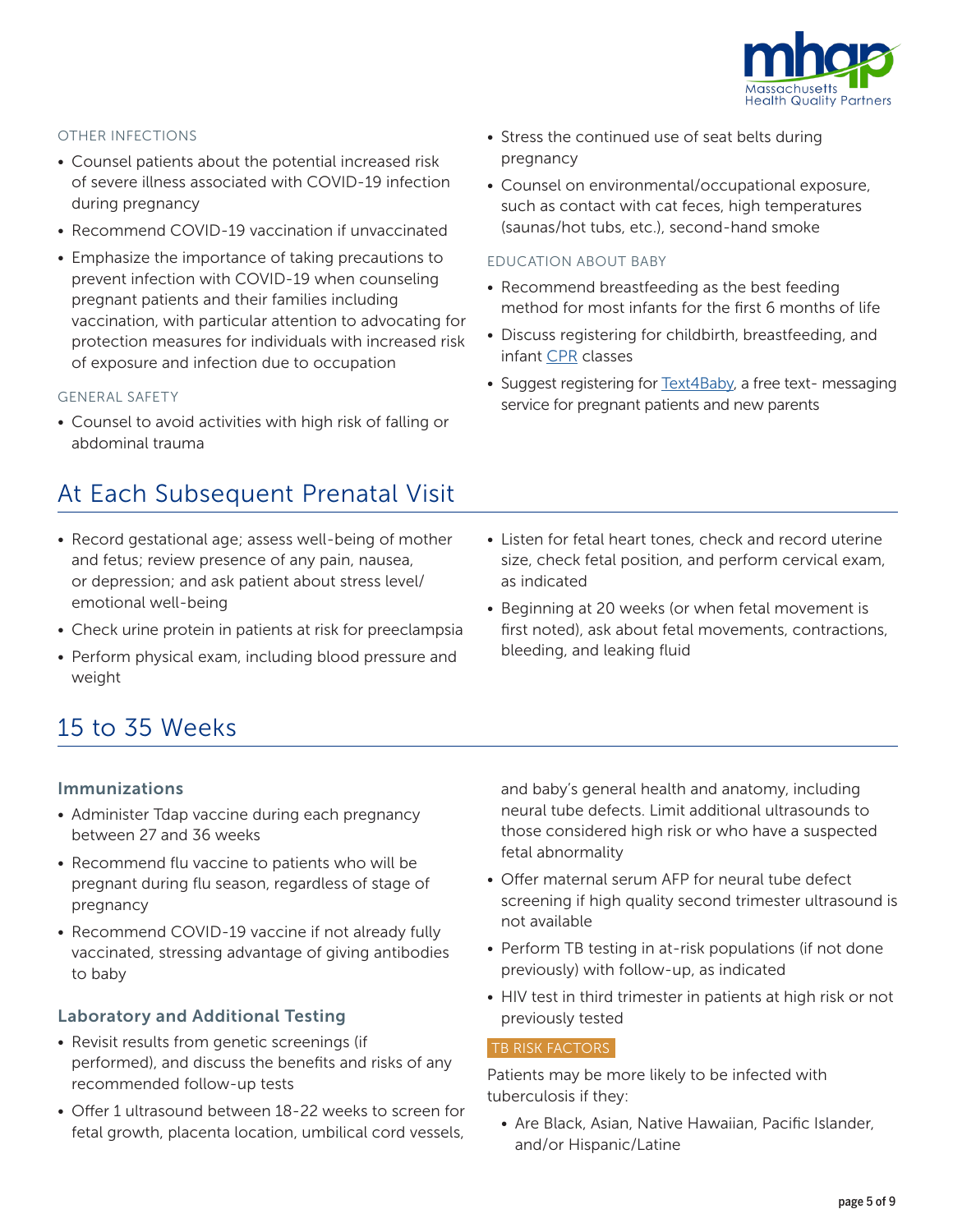

- Have a personal history of being immunosuppressed (HIV positive or using immunosuppressant drugs) and/or have silicosis
- Were born in or resident of a country with high rates

# 24 to 28 weeks

# Labs

- Hemoglobin/hematocrit
- Perform antibody testing for Rh-negative patients, and administer Rh immune globulin as indicated
- Screen for gestational diabetes
- Screen for chlamydia, gonorrhea, HIV, syphilis, and other sexually transmitted infections (STIs) in at-risk populations
- Repeat HIV test in third trimester in pregnant persons who tested negative earlier in pregnancy but are at increased risk for acquisition

# STIs RISK FACTORS

Patients may be more likely to be infected with a sexually transmitted infection if they:

- Have a personal history of or currently have sexually transmitted infections
- Have new or multiple sex partners, or their current partner(s) have other sexual partner(s)
- Use condoms inconsistently, use injection drugs, exchange sex for money or drugs, or have recently entered correctional facilities

#### Resource:

[STI Resources: CDC STDs during Pregnancy](https://www.cdc.gov/std/pregnancy/stdfact-pregnancy-detailed.htm): These guidelines for clinicians include specific testing and treatment for sexually transmitted diseases during pregnancy.

# Counseling/Education

- Screen for depression using EPDS at 24-28 weeks
- Consider psychosocial re-assessment, if warranted.
- Screen for physical and behavioral signs of intimate partner abuse.
- Provide or refer pregnant persons who are at increased risk of perinatal depression to counseling interventions

#### Mental Health Resources:

[MCPAP for Moms Toolkit:](https://www.mcpapformoms.org/Toolkits/Toolkit.aspx) MCPAP for Moms promotes maternal and child health by building the capacity of providers serving pregnant and postpartum women and their children up to one year after delivery to effectively prevent, identify, and manage mental health and substance use concerns.

of TB, live in or have lived in communities where prevalence of TB is high (prisons, shelters, migrant farm settings), contacts of patients with active TB, and/or workers exposed to high risk populations.

[EPDS:](https://www.fresno.ucsf.edu/pediatrics/downloads/edinburghscale.pdf) The 10-question Edinburgh Postnatal Depression Scale (EPDS) is a screening tool to identify patients at risk for postnatal depression.

[Domestic Violence Programs:](https://www.mass.gov/service-details/domestic-violence-programs-for-survivors) This webpage connects survivors of abuse with transitional living programs in Massachusetts.

#### GETTING READY FOR BABY

- Discuss childbirth options. Counsel on risk of early elective pre-term delivery
- Encourage registration for childbirth, breastfeeding, and infant CPR classes
- Discuss postpartum [contraception](https://www.cdc.gov/reproductivehealth/contraception/pdf/summary-chart-us-medical-eligibility-criteria_508tagged.pdf)
- Review travel restrictions during pregnancy, including avoiding travel to an area with active Zika virus transmission. The CDC provides [steps you should take](https://www.cdc.gov/pregnancy/zika/protect-yourself.html?CDC_AA_refVal=https%3A%2F%2Fwww.cdc.gov%2Fzika%2Fpregnancy%2Fprotect-yourself.html) to try to protect yourself from getting Zika.
- Discuss umbilical cord blood banking
- Recommend prophylactic ocular topical medication for all newborns to prevent gonococcal ophthalmia neonatorum

Travel Restriction Resources:

[CDC Travelers' Health](https://wwwnc.cdc.gov/travel): This webpage provides travel health notices in certain areas in the world, and suggests ways to prevent illness.

[Zika Virus:](https://www.cdc.gov/pregnancy/zika/testing-follow-up/pregnant-woman.html?CDC_AA_refVal=https%3A%2F%2Fwww.cdc.gov%2Fzika%2Fhc-providers%2Fpregnant-woman.html) This webpage provides steps for pregnant women on how to avoid Zika infection when travelling, as well as guidelines for screening and testing.

[Medical Eligibility Criteria for Contraceptive Use](https://www.cdc.gov/reproductivehealth/contraception/mmwr/mec/summary.html): This guide includes recommendations for using specific contraceptive methods by women and men who have certain characteristics or medical conditions.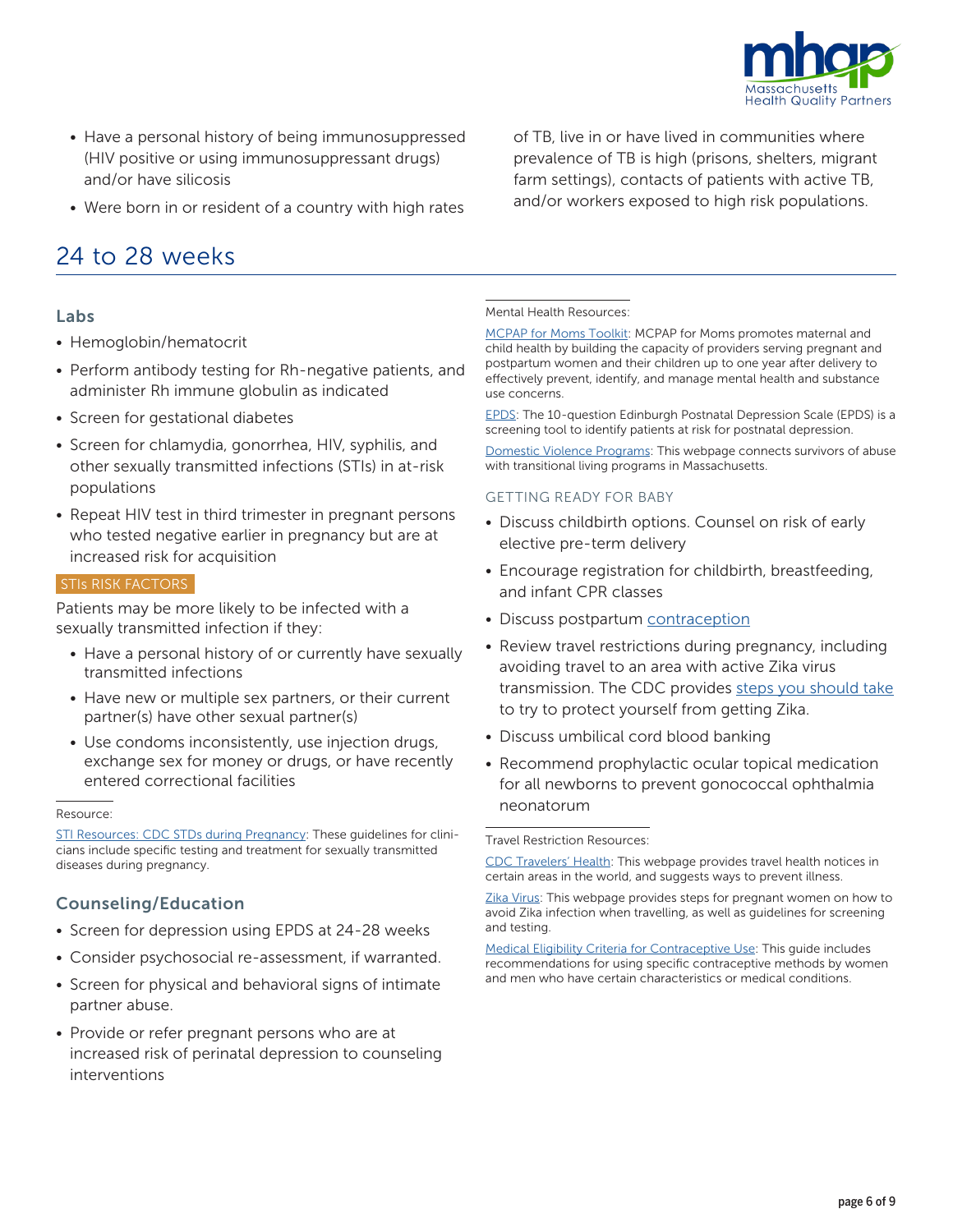

# PLANS FOR LABOR AND DELIVERY

- Develop a plan for possible urgent/emergent medical needs (e.g., transportation to hospital, child care)
- Review signs and symptoms of preterm labor, preeclampsia (nausea, vomiting, visual changes, headaches, epigastric pain, or malaise), premature rupture of membrane, and other potential danger signs that require patient to call clinician immediately
- Discuss signs and symptoms of labor
- Discuss birth plan (preferences and concerns about birthing, pain control, others to be present), and what to expect in the hospital, including length of stay
- Review plans and methods of feeding baby, including the benefits of breastfeeding and the availability of a referral to lactation consultant, if necessary

## KEEPING BABY HEALTHY AND SAFE

- Recommend Tdap vaccine to be administered to any person who has not been previously vaccinated and who will have close contact with baby aged  $<$  12 months
- Discuss the need for a car seat for the baby
- Review choosing a clinician for the baby, and consider scheduling a visit with baby's clinician
- Discuss circumcision, including preferences and what to expect
- Discuss need for insurance coverage for baby
- Discuss safe sleep practices

#### Prescription Medication Safety Resource:

[EOHHS Mass. Drug Drop Box Locations](https://www.mass.gov/service-details/prescription-dropbox-locations): This webpage provides a list of prescription medication drop boxes around Massachusetts.

#### Car Seat Resources:

[Seatcheck.org:](https://www.nhtsa.gov/equipment/car-seats-and-booster-seats) This webpage provides the important steps on how to choose the right seat, install it correctly and keep children safe.

[MA Child Passenger Safety:](https://www.mass.gov/car-seat-safety) This resource provides information regarding car seat installation, car seat laws, and locating a local car seat inspection site.

#### Safe Sleep Resource:

[Parent's Guide to Safe Sleep](https://www.in.gov/dcs/files/SIDSparentsafesleep.pdf): This webpage provides parents with information on how to prevent sudden infant death syndrome (SIDS).

#### POST-BIRTH HEALTH

- Counsel on postpartum depression, or "baby blues."
- Review contraception after delivery.
- Discuss the possibility of perineal laceration and treatment.

#### Resource:

[Medical Eligibility Criteria for Contraceptive Use](https://www.cdc.gov/reproductivehealth/contraception/mmwr/mec/summary.html): This guide includes recommendations for using specific contraceptive methods by women and men who have certain characteristics or medical conditions.

# 36 to 42 Weeks

# Laboratory Evaluation (36 to 38 weeks)

• Group B streptococcus culture

# Counseling/Discussion

## PREPARING FOR LABOR AND DELIVERY

- Discuss awareness of fetal movements and calling clinician if patterns of movement change
- Discuss signs and symptoms of labor and when to call clinician
- Revisit childbirth plan
- 39-40 weeks, discuss possibility of passing due date, and options in this situation
- Discuss preparation for admission to hospital/birthing center: transportation plans, child care, etc.
- Discuss plan for support and advocacy for patient during labor and delivery, including partner(s), family members, friends, or doulas
- Review anesthesia, pain-control issues, and options
- Discuss benefits of breastfeeding for infant and mother and available supports (lactation consultants, community, etc.)

#### POST DUE DATE

- Assess fetal well-being
- Counsel patient to be aware of fetal movements and to call clinician if patterns of movement change

## KEEPING BABY HEALTHY AND SAFE

- Review discharge from hospital, need newborn car seat and clothing, home health services options, and notifying baby's clinician of anticipated neonatal complications, if applicable
- Discuss importance of [safe sleep practices](https://www.cdc.gov/vitalsigns/safesleep/index.html)
- Recommend scheduling first visit to baby's clinician at 3-5 days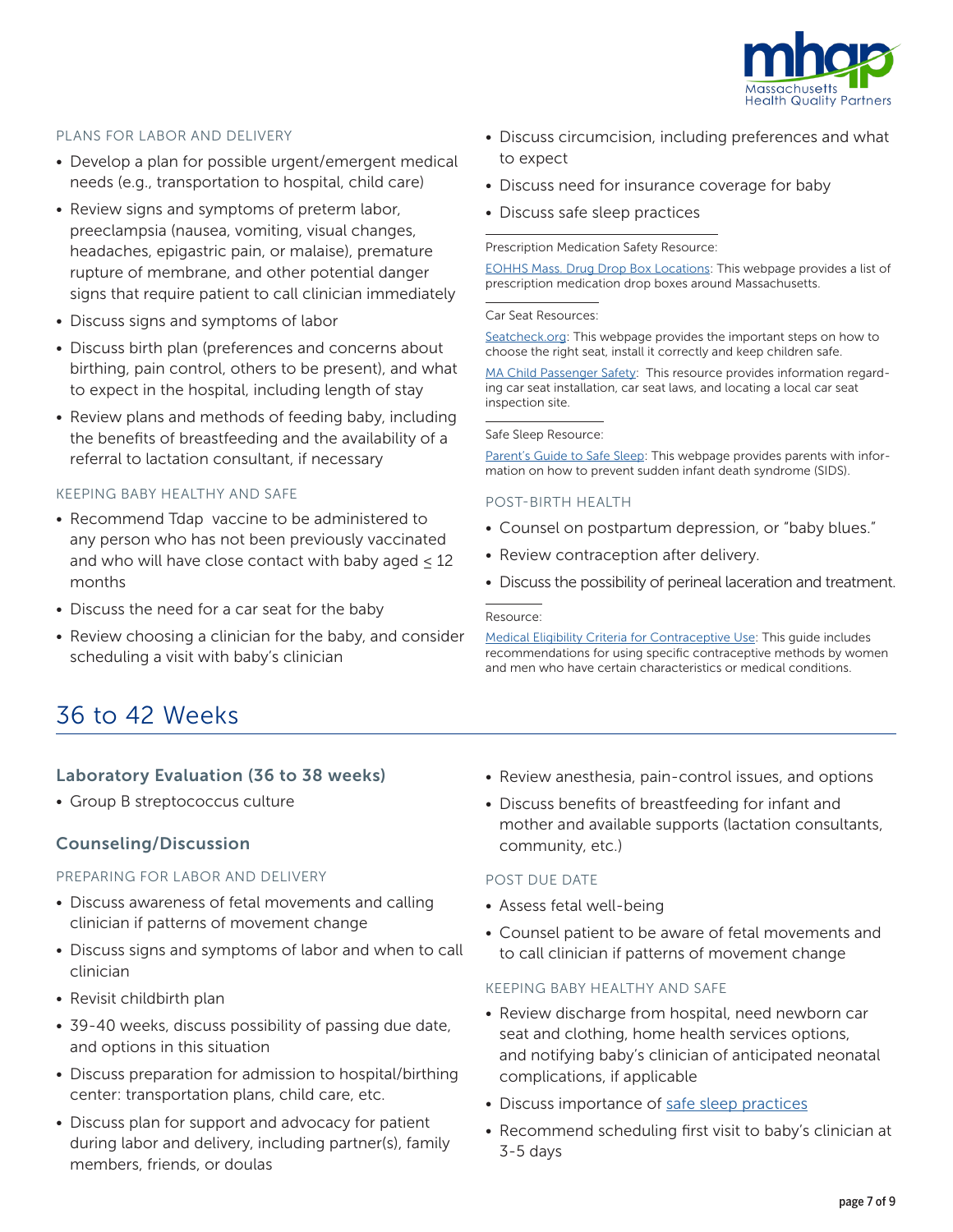

- Discuss importance of learning infant [CPR](http://www.redcross.org/take-a-class/cpr)
- Refer to WIC if indicated

# POST-BIRTH HEALTH

- Discuss timing of and readiness for returning to work and/or other activities and related issues postchildbirth, including mental/physical health and disability
- Counsel on signs and symptoms of postpartum depression, and the need to contact clinician
	- Note that postpartum depression treatment levels are low for low-income patients, with particularly low treatment initiation rates for Black and Hispanic/ Latine patients.
- Review signs and symptoms of postpartum depression with partner, or other support person.
- Review the need for postpartum visits and vaccinations

# Postpartum Visit

# INITIAL CONTACT WITHIN 3 WEEKS OF DELIVERY

*Initial Contact within 3 weeks of delivery. Comprehensive visit at 4-8 weeks, timing and frequency determined by the individual needs of the patient. Note: Consider postpartum care as an ongoing process that is individualized and patient centered rather than a single visit.*

# Interval History

- Counsel on bleeding, symptoms of infection (e.g., mastitis, endometritis), and resumption of menstruation
- Confirm that patient has received rubella immunization (for non-immune mothers)
- Review the need for diabetic screening if patient was diagnosed with gestational diabetes mellitus (GDM) during pregnancy
- Ask about bowel and urinary incontinence
- Ask about medication use (including herbal and alternative medicines), allergies, etc. with attention to how this might affect breastfeeding mothers
- Discuss chronic disease status in high-risk patients
- Assess patient's physical, social, and psychological well-being at every visit

# Physical Examination

- Perform complete check of vital signs (height, weight, BMI, blood pressure)
- Assess uterine involution, and perineal and vaginal care as indicated
- Consider performing breast exam, especially for those who are breastfeeding

# Psychosocial Assessment

- Perform psychosocial assessment, if warranted
- Screen for postpartum depression and adaptation to new baby
- Administer EPDS or other validated assessment tool to screen for postpartum depression
- Provide or refer postpartum persons who are at increased risk of perinatal depression to counseling interventions

#### Resources:

[Postpartum Support: Massachusetts:](https://psichapters.com/ma/) PSI-MA is the Massachusetts state chapter of Postpartum Support International (PSI), the world's leading non-profit organization dedicated to helping those suffering from perinatal mood disorders, the most common complication of childbirth.

[MCPAP for Moms Toolkit:](https://www.mcpapformoms.org/Toolkits/Toolkit.aspx) MCPAP for Moms promotes maternal and child health by building the capacity of providers serving pregnant and postpartum women and their children up to one year after delivery to effectively prevent, identify, and manage mental health and substance use concerns.

[EPDS:](https://www.fresno.ucsf.edu/pediatrics/downloads/edinburghscale.pdf) The 10-question Edinburgh Postnatal Depression Scale (EPDS) is a screening tool to identify patients at risk for postnatal depression.

# Counseling/Discussion

# EDUCATION ABOUT BABY

• Discuss breastfeeding and recommend lactation support if needed. Emphasize ACOG/AAP/AAFP recommendation of exclusive breastfeeding for at least six months. Discuss related issues, such as returning to work while breastfeeding, safe medications for breastfeeding, etc.

# NUTRITION AND WEIGHT

- Discuss diet and exercise, including losing weight gained during pregnancy, plus additional weight loss if overweight or initial BMI >25
- Refer to SNAP, WIC, and other food assistance as indicate
- Counsel on continued use of prenatal vitamins or folic acid